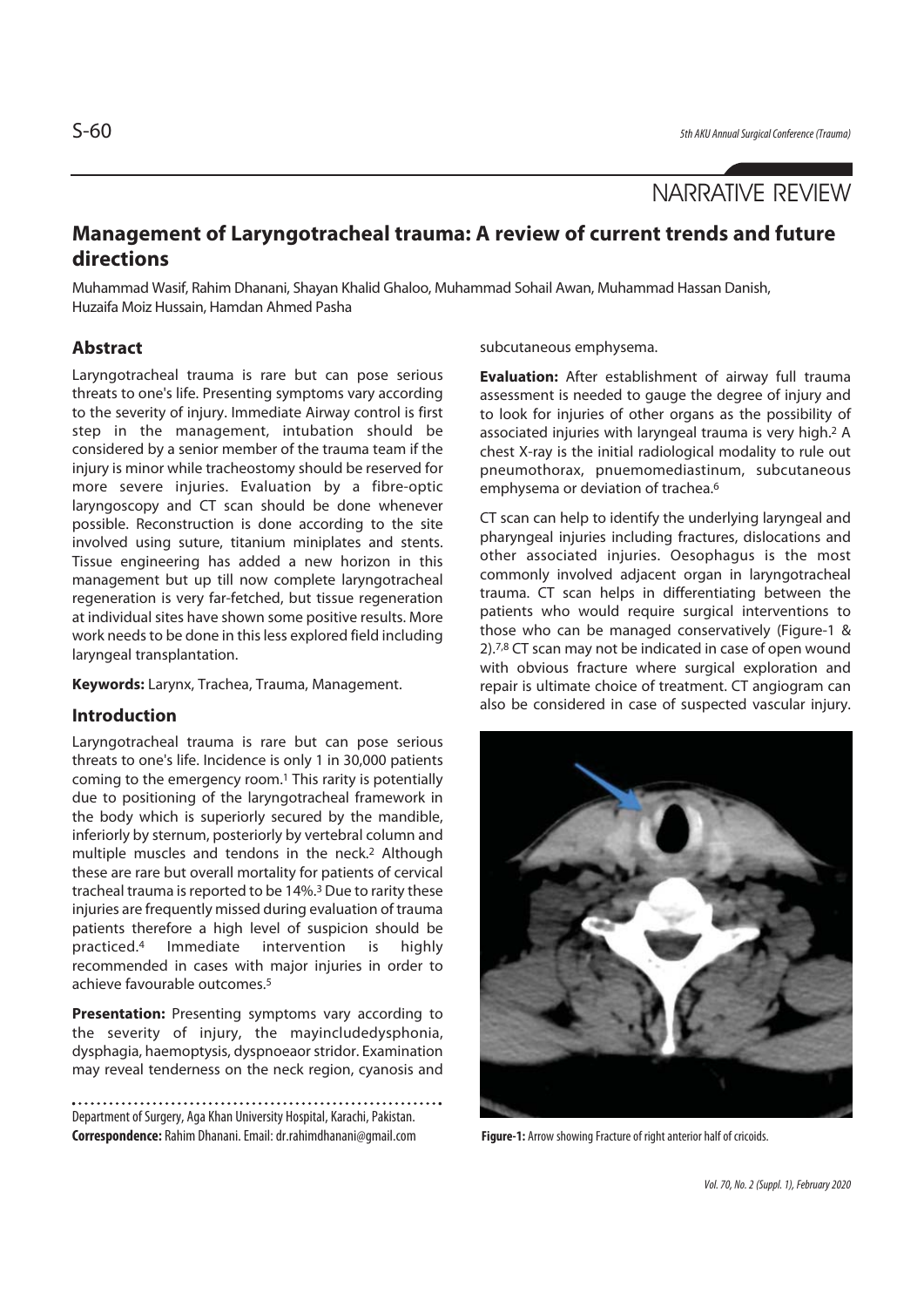# 5th AKU Annual Surgical Conference (Trauma)  $S$ -61



**Figure-2:** Multiple cartilage fractures. Axial bone window images at the glottic (A) and subglottic level (B), (C) and (D) showing coronal and sagittal windows.

Carotid artery is reported in the literature as the most commonly injured vessel associated with laryngotracheal trauma.9

Direct visualization of the airway on bedside with flexible fiber optic laryngoscopy should always be performed as it is very important in diagnosing airway injury at any level.<sup>6</sup> Rigid bronchoscopy is usually not needed. In cases where oesophageal injuries are suspected, oesophagoscopy and barium swallow are the options that should be obtained. Currently, MRI and MRA do not have any added advantage in the evaluation of laryngotracheal trauma.7

**Management:** The emergent measures that are needed to be taken without any significant delay include preservation of the airway, haemostasis, and stabilization of the spine.10 However, because of the rarity of laryngeal injuries, they often go unrecognized. Various treatment modalities have been discussed in the literature. They may include observation with symptomatic treatment, fixation of the laryngeal fractures, or if the injury is significant then reconstruction of airway, be it tracheal or laryngeal, may be required. The first and foremost objective in case of laryngotracheal trauma is securing the airway and reconstructing it. Restoration of voice and swallowing are the long term goals that may be achieved

later in the order of management. The factors that decide the overall management include the site and mechanism of the injury. One must take in account the associated injuries when outlining the management. Table-1 shows nonoperative management of laryngotracheal trauma. Table-2 shows Schaefer's classification<sup>10</sup> management of laryngotracheal trauma according to severity. Individual fractures can be managed individually as follow:

**Hyoid bone:** The fractures of hyoid bone are commonly witnessed as a result of road vehicle accidents, sports (martial arts, hockey, football and basket ball) and strangulations. Ramchand et al. did a review on 46 patients by who suffered fractures of the hyoid bone, surgical repair was only performed in five patients. Rest of the patients were treated symptomatically with analgesia, diet modifications and voice rest.11

The most common method of treatment of a fractured hyoid bone is nonsurgical management.12

**Thyroid cartilage:** Thyroid cartilage is known to ossify in early childhood. Ossification of thyroid and cricoid cartilage can impact the pattern of injury to it. An ossified thyroid cartilage can suffer multiple fractures. However, in a younger person, where the larynx is more elastic, it usually gets fractured at a single site. The thyroid cartilage, at the time of trauma, is forcefully impacted against the cervical spine posteriorly. On its impaction, thyroid cartilage suffers from a linear fracture anteriorly.12

If the endoscopic examination of non-displaced fracture of the thyroid cartilage shows no signs of internal injuries,

**Table-1:** Non-operative management of laryngotracheal trauma.

| <b>Intervention</b>          | <b>Purpose</b>                                                     |  |
|------------------------------|--------------------------------------------------------------------|--|
| <b>Head of bed Elevation</b> | May help to decrease laryngeal oedema<br>and manage secretions     |  |
| Voice rest                   | Minimizes exacerbation of laryngeal oedema                         |  |
| Cool humidified Air          | Decreases ciliary paralysis to improve<br>management of secretions |  |
| Steroids                     | No supporting data, however may help to reduce oedema              |  |
| Anti-reflux medication       | Prevents laryngeal inflammation from acid Reflux                   |  |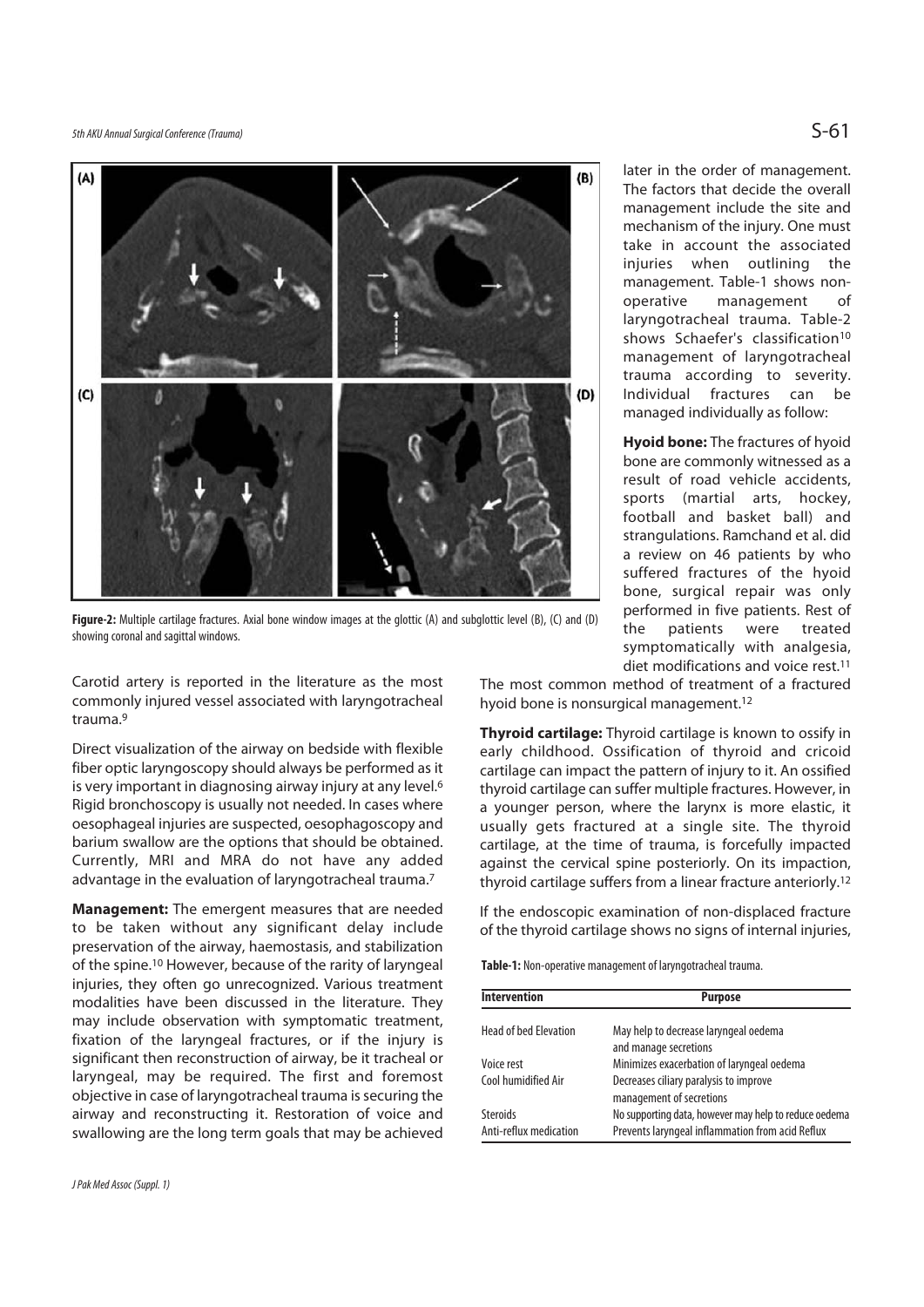S-62 5th AKU Annual Surgical Conference (Trauma)

**Table-2:** Evaluation and management based on the Schaefer Classification System (10).

| <b>Severity</b>                                                                                                                                       | <b>Evaluation</b>                                                                                                                     | <b>Management</b>                                                                                                                                                                                                                                                                                                                                                                                                 |
|-------------------------------------------------------------------------------------------------------------------------------------------------------|---------------------------------------------------------------------------------------------------------------------------------------|-------------------------------------------------------------------------------------------------------------------------------------------------------------------------------------------------------------------------------------------------------------------------------------------------------------------------------------------------------------------------------------------------------------------|
| Minor endolaryngeal haematomas or<br>lacerations without detectable fractures                                                                         | Flexible fiber-optic laryngoscopy                                                                                                     | Medical management only, including: steroids,<br>antibiotics, humidification, voice rest                                                                                                                                                                                                                                                                                                                          |
| More severe oedema, haematoma, minor<br>mucosal disruption without exposed<br>cartilage, or non-displaced fractures                                   | Direct laryngoscopy<br>and oesophagoscopy                                                                                             | Serial examinations, since the injuries may<br>worsen over time. These injuries infrequently<br>require a tracheostomy. Helpful adjunctive<br>medical treatments as described above                                                                                                                                                                                                                               |
| Massive oedema, large mucosal lacerations,<br>exposed cartilage, displaced fractures or<br>vocal cord immobility                                      | Direct laryngoscopy and oesophagoscopy<br>performed in the operating room                                                             | Tracheostomy and surgical repair are often<br>required. Injuries requiring surgical repair<br>include: disruption of the anterior commissure,<br>major endolaryngeallacerations, vocal cord tear, immobile<br>vocal cord, cartilage exposure, displaced cartilage fractures                                                                                                                                       |
| Same as group 3, but more severe with<br>disruption of anterior larynx, unstable fractures,<br>two or more fracture lines, or severe mucosal injuries | Direct laryngoscopy and esophagoscopy<br>performed in the operating room                                                              | Tracheostomy is always required<br>Surgical repair requires stent placement to<br>maintain the integrity of the larynx                                                                                                                                                                                                                                                                                            |
| Complete laryngotracheal separation                                                                                                                   | These patients present in severe respiratory<br>distress and therefore endoscopic<br>evaluation is delayed until an airway is secured | Disruption of the airway usually occurs above<br>or below the cricoid cartilage, either at the<br>cricothyroid membrane or cricotracheal junction.<br>The airway is usually temporarily established<br>using an endotracheal tube inserted through the<br>neck directly into trachea distal to the site of<br>transection. A complex laryngotracheal repair is<br>then performed through a low cervical incision. |



**Figure-3:** Showing application of miniplates and suture on fractured thyroid cartilage.

such fracture should only be treated with supportive measures like keeping the head of bed elevated, voice rest and anti-reflux medications.

Whenever the thyroid cartilage suffers an injury leading to a displaced fracture, it must undergo open reduction and fixation. Realignment can be done with various substances, including a miniplate, a nonabsorbable suture or a wire.

Fixation with a miniplate, because it promotes complete cartilaginous union, is known to be superior to a non-absorbable suture or a wire. Defects limited to the mucosa only can be repaired well by using absorbable sutures.<sup>13</sup> Figure-3 showing application of sutures and miniplates on a fractured thyroid cartilage.

**Stents:** Stents are used to prevent the adhesions of the raw mucosal surfaces formed as a result of extensive endolaryngeal injuries, or when there is disruption of the anterior commissure. Placing a stent in anterior commissure disruption helps to restrain the development of anterior glottis webs and it also has a role to keep the commissure in proper alignment. Stent placement can lead to certain complications like formation of granulation tissue or scar at

the site of placement, infection and pressure necrosis. Pressure necrosis usually results when the stents used are larger than the airway. Commonly used are metal, silicone and hybrid. The appropriate choice of stent remains controversial and is usually surgeon-dependent, however the preferred stent is the silicone stent Figure-4 shows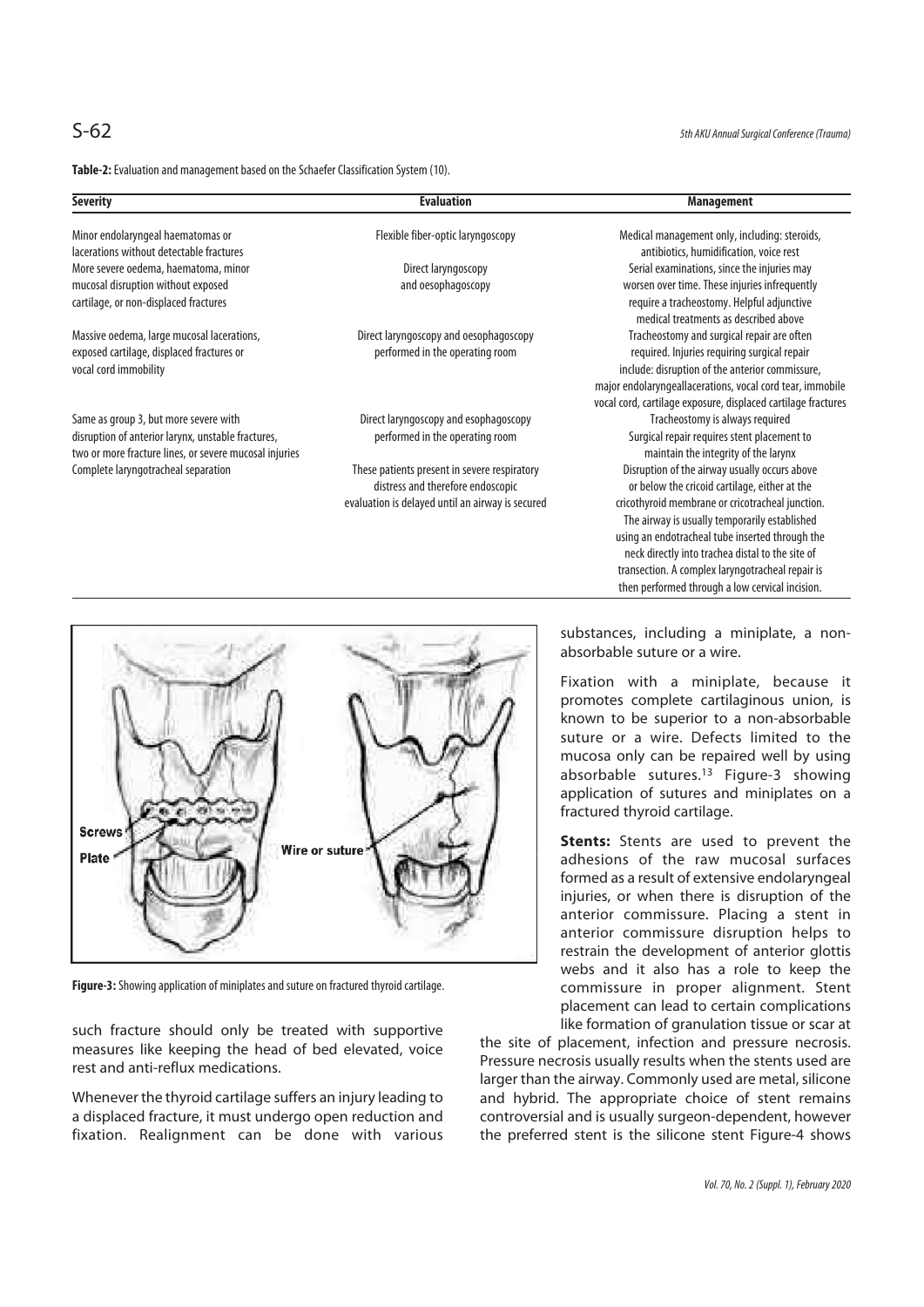

**Figure-4:** Showing silicone stents of different sizes.

silicone stents of different size. The stent removal time, on average, is 2 weeks. Removal of the stent is carried out in the operating room.1

**Cricoid cartilage:** The cricoid cartilage is often injured in association with the fracture of thyroid cartilage. The fractures in which cricoid cartilage is non-displaced or are stable fractures, no surgical intervention is required and can be managed conservatively. Wire fixation and stent placement can be done for about four to six weeks if the fractured segments are displaced and unstable. Patients landing in emergency room with crush injury to cricoid ring should be managed with a tracheostomy to provide a safe airway. Later, once the edema has resolved, excision of the cricoid cartilage should be done. In the procedure of cricoid excision, only the anterior half of the cartilage is excised. The excised part can be reconstructed with the help of a graft taken either from a hyoid bone or rib cartilage.6

**Controversies:** There are four major controversial areas in the management of laryngo-tracheal trauma (i) management of airway initially (ii) diagnostic modality (iii) operative indication and timings and (iv) operative technique.<sup>14</sup>

Initial airway management is crucial in any laryngeal trauma. It can be achieved either by intubation or through emergency tracheostomy. Many authors prefer immediate tracheostomy over intubation rationalizing that intubation may cause further trauma to already tenuous trachea. Intubation too is difficult in such situation with presence of blood and edema in the upper airway. Proponents of intubation argue that tracheostomy in an already severed neck would be a potential for further

J Pak Med Assoc (Suppl. 1)

damage to other surrounding structures.15 Schaefer, recommended following guidelines before intubation (i) The airway should be visible to direct inspection (ii) The larynx and trachea should be intact (iii) intubation shall be performed by a highly experienced physician.16

Evaluation of laryngotracheal structure is also a topic of controversy, Schafer recommended that in an obvious open injury where operative exploration is unavoidable, Laryngoscope or Bronchoscope should be preferred over CT scan. Subsequently if there is a history of blunt trauma and airway is not threatened then CT scan is a good imaging modality to review internal injuries. In selected cases it can help in avoiding any operative procedure at all.14,16

The timings of the operative procedure is debatable too, Nahum, Olson and Miles concluded that a waiting period of 4 to 5 days should be maintained to give time for laryngeal oedema to settle down.17,18 however recent studies suggest that a delay of more than 24 hours causes poor outcomes in terms of increased difficulty in procedure, complication rate and poorer voice quality and airway post-surgery.19,20

The decision of open versus closed approach is greatly steered by the outcome. As reported by Leopold in his review that voice and airway outcomes were better with closed technique rather than open one.21 When there is severe laryngotracheal injury open technique is preferred as it provides good exposure. Stenting and keel placement are other options for repairing of laryngotracheal trauma. In last few decades the use of stents has refined and with its reduced placement time, softer material, and synthetic fixing material it now plays a great role in restoring myoelastic aerodynamic properties of the larynx.16

**Latest advancements:** Laryngotracheal reconstruction (LTR) is a complex and challenging procedure. In past two decades much work has been done in this field ranging from simple grafting to reconstruction to tissue engineering. Up till now complete laryngotracheal regeneration is very far-fetched, but tissue regeneration at individual sites have shown some positive results.

**This concept is based upon three factors:** cell therapy, scaffolding therapy and growth factor therapy also known as tissue engineering triad. The cells for cell therapy can be procured endogenously by controlling behaviour of already present stem cells and exogenously induced adipose tissue-derived stromal cells (ASCs), human embryonic stem cells (hESCs), and bone marrowderived mesenchymal stromal cells (BM-MSCs) among which latter two are more popular.